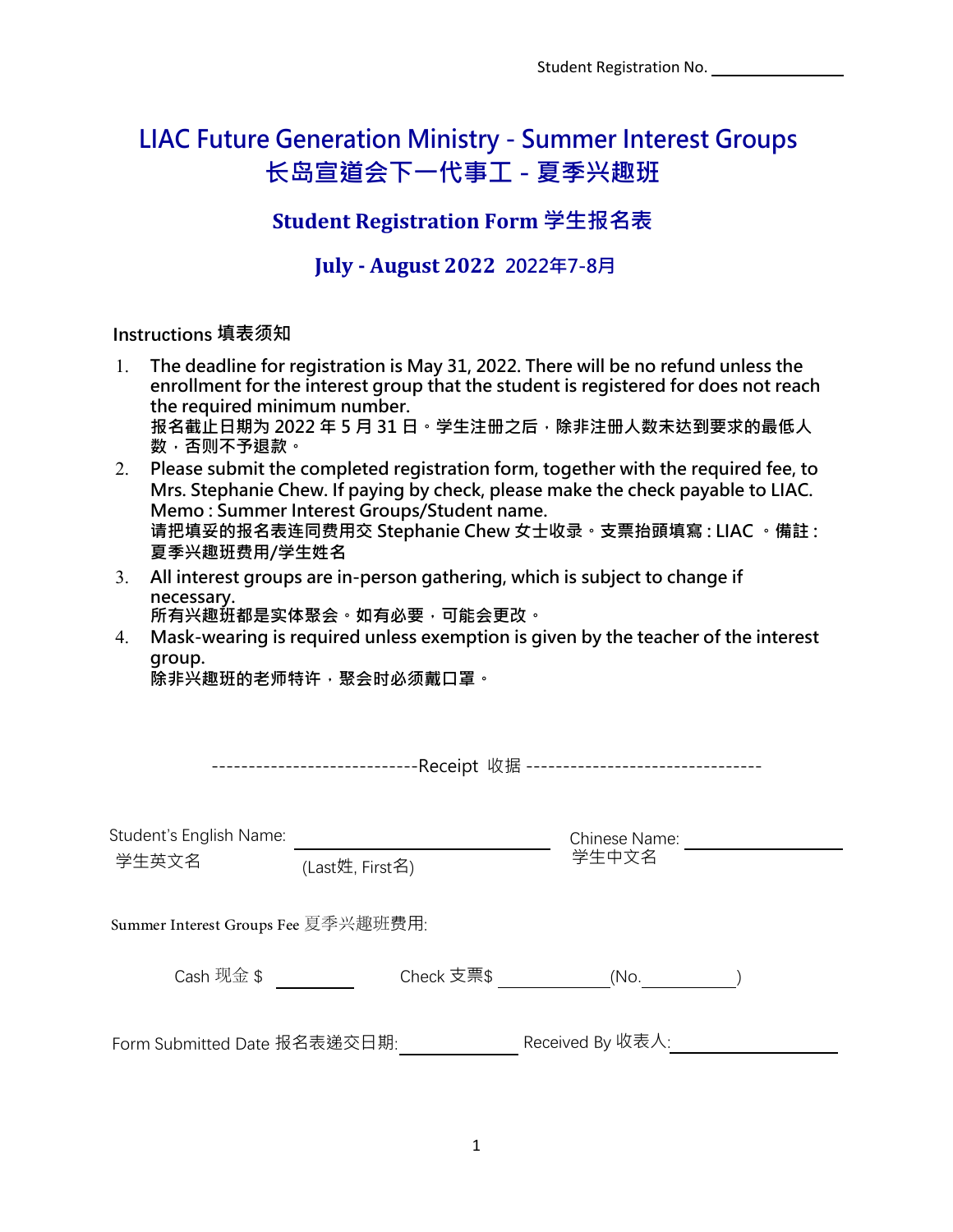|                                                                                                                                                                                                                                                                                          | 学生姓名 Student Name (中)______________________ (English) _________________ |                                        | ( )男 M ( )女 F          |  |  |
|------------------------------------------------------------------------------------------------------------------------------------------------------------------------------------------------------------------------------------------------------------------------------------------|-------------------------------------------------------------------------|----------------------------------------|------------------------|--|--|
| 出生日期 Date of Birth ________________(Month月 /Day日/Year年)                                                                                                                                                                                                                                  |                                                                         | 新学年度班级 Entering Grade _________        |                        |  |  |
| Summer Interest Groups 夏季兴趣班                                                                                                                                                                                                                                                             |                                                                         |                                        | Fee 費用                 |  |  |
| () Cooking (Wednesday, 10am-12noon, Age 9-12, instruction given in English)(6 classes 课)<br>烹饪班 (周三, 上午10时 - 中午12时, 9-12岁學員, 用英語授课) (7/6, 7/13, 7/20, 7/27, 8/3, 8/10)                                                                                                                   |                                                                         |                                        |                        |  |  |
| () Soccer (Friday, 3:30-5:30pm, Grades 5-7, instruction given in English)<br>足球班 (周五, 下午3:30 - 5:30, 5-7年級學員 用英語授课)                                                                                                                                                                      |                                                                         |                                        |                        |  |  |
| () Piano (Friday, 3:30-4:15pm or 4:15-5:00pm, Age 4+, instruction given in Mandarin/English/Cantonese)\$10/45mins分钟<br>钢琴班 (周五,下午3:30 - 4:15 或下午4:15 - 5:00, 4岁以上學員,用粤语/國語/英語授课)<br>()7/8 ()7/15 ()7/22 ()7/29 ()8/5 ()8/12 ()8/19 ()8/26 Total participating days 总参加次数________________ |                                                                         |                                        |                        |  |  |
| () Music Theory (Friday, 5:00-5:30pm, Age 8+, instruction given in Mandarin/English/Cantonese) \$5/30mins分钟<br>乐理班 (周五,下午5:00 - 5:30, 8岁以上學員,用粤语/國語/英語授课)                                                                                                                                |                                                                         |                                        |                        |  |  |
| ()7/8 ()7/15 ()7/22 ()7/29 ()8/5 ()8/12 ()8/19 ()8/26 Total participating days 总参加次数________________ X \$5 = ___________________________                                                                                                                                                 |                                                                         |                                        |                        |  |  |
|                                                                                                                                                                                                                                                                                          |                                                                         |                                        | Total 总额\$____________ |  |  |
| 父亲或监护人Father/Guardian 中文名 ______________________                                                                                                                                                                                                                                         |                                                                         | English Name _________________________ |                        |  |  |
|                                                                                                                                                                                                                                                                                          |                                                                         |                                        |                        |  |  |
|                                                                                                                                                                                                                                                                                          |                                                                         |                                        |                        |  |  |
| Home Address                                                                                                                                                                                                                                                                             | <b>Email Address</b>                                                    |                                        |                        |  |  |
|                                                                                                                                                                                                                                                                                          |                                                                         |                                        |                        |  |  |
| City                                                                                                                                                                                                                                                                                     | State                                                                   | Zip                                    |                        |  |  |
|                                                                                                                                                                                                                                                                                          |                                                                         |                                        |                        |  |  |
| Phone: Home                                                                                                                                                                                                                                                                              | Mother Cell                                                             | <b>Father Cell</b>                     |                        |  |  |
|                                                                                                                                                                                                                                                                                          |                                                                         |                                        |                        |  |  |
| Physician's Name                                                                                                                                                                                                                                                                         | Phone No.                                                               |                                        |                        |  |  |
|                                                                                                                                                                                                                                                                                          |                                                                         |                                        |                        |  |  |
| <b>Emergency Contact</b>                                                                                                                                                                                                                                                                 | Relation                                                                | Phone                                  |                        |  |  |
|                                                                                                                                                                                                                                                                                          |                                                                         |                                        |                        |  |  |
| <b>Emergency Contact</b>                                                                                                                                                                                                                                                                 | Relation                                                                | Phone                                  |                        |  |  |
| 授权接送人 ___________________________                                                                                                                                                                                                                                                        |                                                                         |                                        |                        |  |  |

Student Registration No.